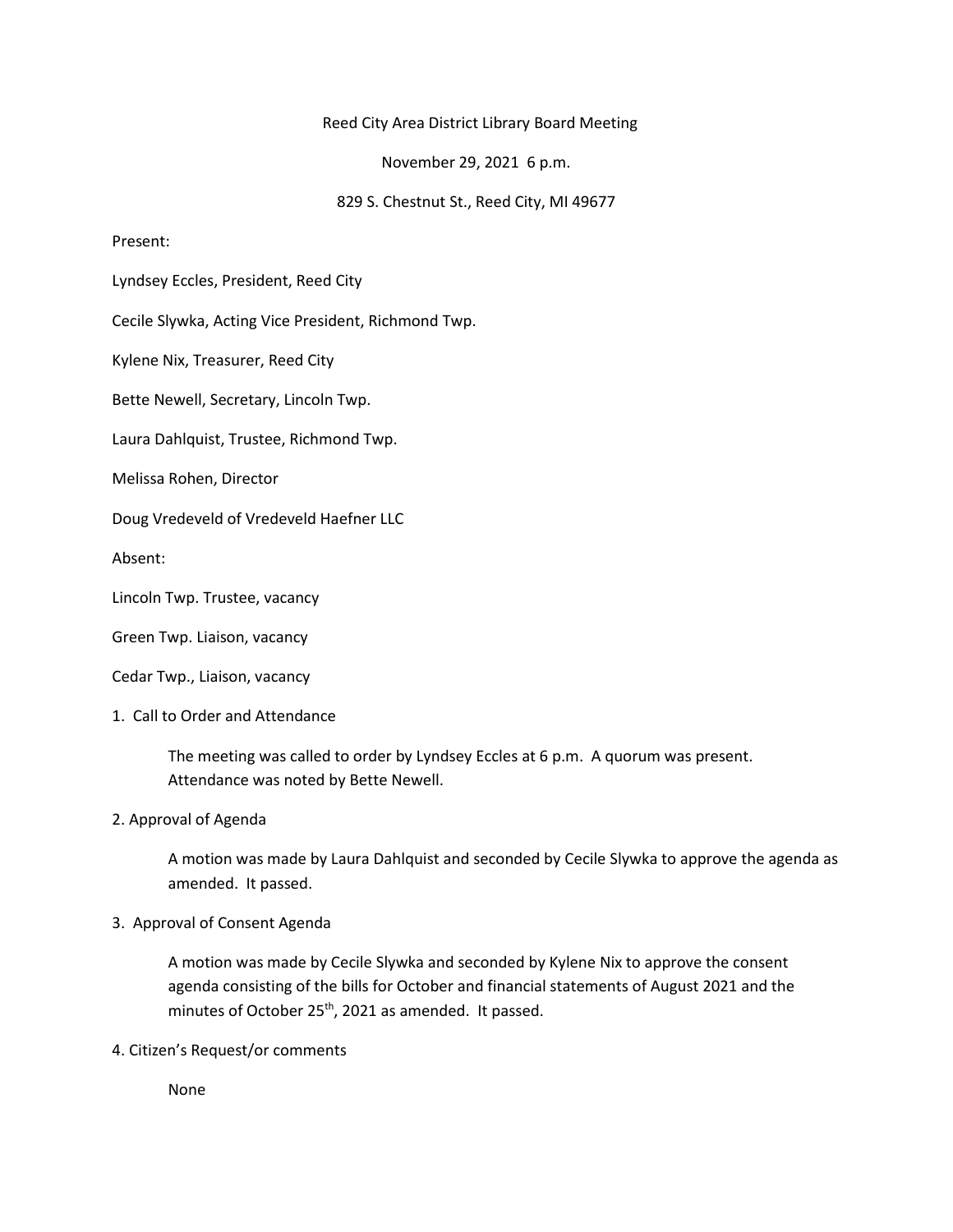## 5. Standing Committee Reports

A. Budget and Finance Committee did meet. They discussed the budget amendment that is presented tonight.

B. Digital Sign Committee- did meet. They will meet again in December and plan to present to the Board in January.

C. Building Committee-did not meet.

D. Strategic Plan Committee- Did meet. Melissa redid the format so it is easier to use. Hopefully a patron survey will be out in January. They will meet in January .

E. Millage Committee- were scheduled to meet, but could not. Lyndsey reported that Shirley from the Kent Library Friends has been in touch with her and would like to meet. The committee will plan to meet with her in January.

F. HR Committee-Melissa reported that she has been reviewing some policy and the committee will plan to meet in February.

# 6. Director's Report

Metrics available at Library.

A complete listing of highlights is available at the library or on the website under the meetings tab and then under the meeting in question, tap on board packet.

# 7. Ongoing Business

A. Window Update-Melissa reported they are reaching out to local businesses as well as Grand Rapids and Cadillac for estimates.

- B. ARPA Grant-A letter was received advising us we did not receive this grant funding.
- C. Grant Opportunities

a. Great Lakes Energy Grant Application was approved for new catalog computers, CD players for computers, and catalog stands.

b. Penguin Random House Grant for Small and Rural Libraries-has been applied for to supplement our current Graphic Novel collection.

# 8. New Business

A. Audit Presentation by Doug Vredeveld- Doug reviewed our audit for the year ending June 30, 2021. He said there were no major problems and that the accounting principles were correctly applied in accordance with generally accepted principles in the United States of America. A deficiency letter was received from the state because our expenditures exceeded our revenue